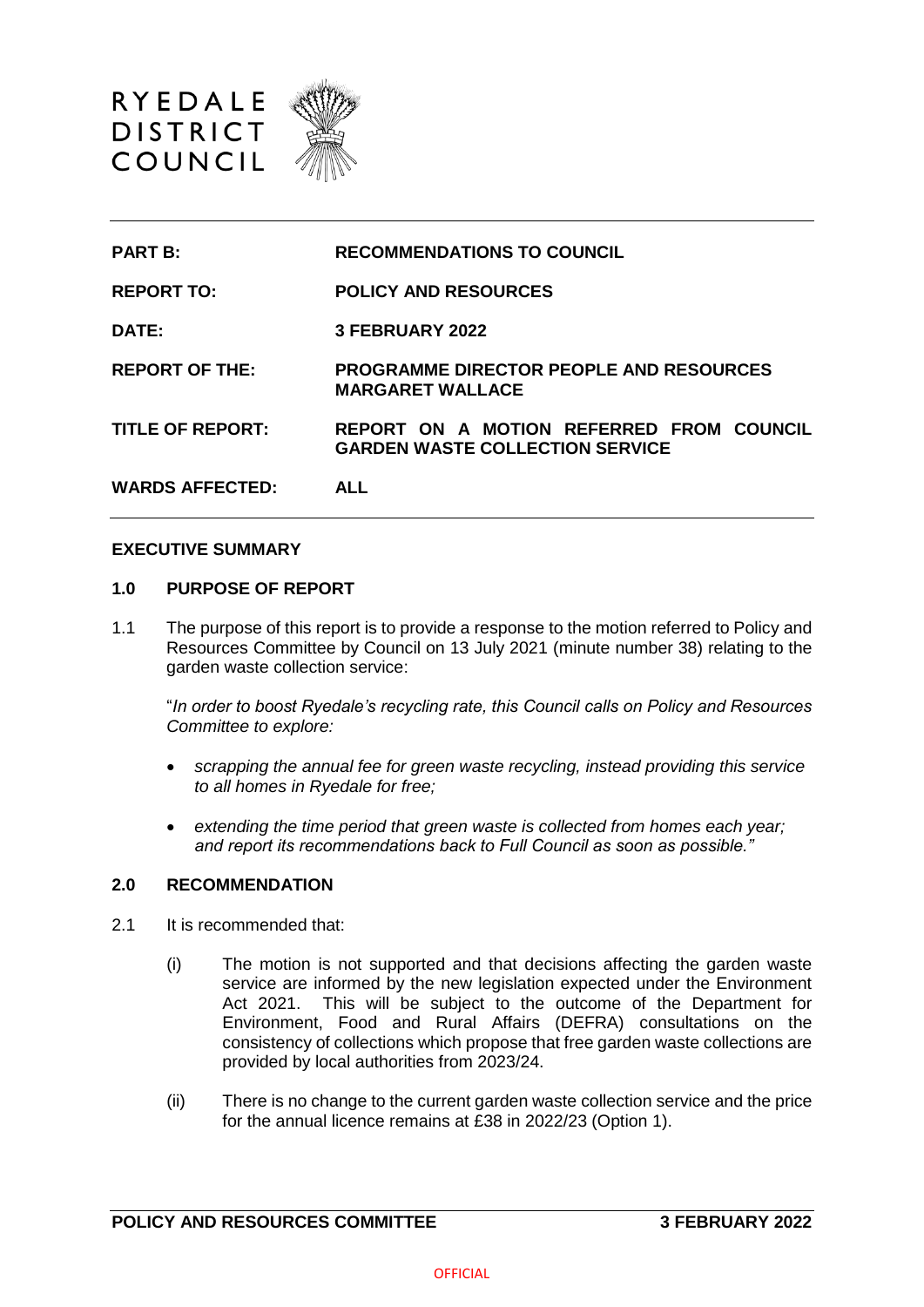## **3.0 REASON FOR RECOMMENDATIONS**

- 3.1 The Environment Bill was given Royal Assent in November 2021 and became the Environment Act 2021 ("the Act") which makes provision for targets, plans and policies for improving the natural environment to deliver the National Waste Management Plan which includes the 25 Year Environment Plan and the Resources and Waste Strategy to preserve material resources by minimising waste and promoting resource efficiency.
- 3.2 The Act has been carried over due to the Covid-19 pandemic which has caused exceptional pressure on the Parliamentary timetable. There is currently no indication when the legislative position will change and the government's formal response to its second consultation on consistency in household and business recycling (which closed on 4 July 2021) is still awaited.
- 3.3. The Act will require all waste collection authorities in England to arrange for the separate collection of garden waste for recycling or composting. It is expected that the outcome of the DEFRA consultations on the consistency of collections will mandate free garden waste collections from 2023/24.
- 3.4 Unlike the collection of general household waste, which the Council has a statutory duty to collect as a waste collection authority, the garden waste collection service is a discretionary service where waste collection authorities are able to make a charge for under the Controlled Waste Regulations 2012. If Ryedale District Council stopped charging for garden waste services, this would add an additional financial pressure on the Council to deliver a non-statutory service.
- 3.5 Across North Yorkshire currently 6 out of the 7 district/borough councils charge for the garden waste collection service (Selby District Council do not charge at present). The Local Government reorganisation process is now underway and any changes would need to be reported through this process that may impact on service delivery in the new unitary.
- 3.6 From a financial perspective, it is recommended the Council awaits the outcome of the country-wide mandated changes before implementing any changes at district level as approving the motion represents growth on the revenue budget for 2022/23.
- 3.7 The implementation timeline cannot be fully achieved in 2022/23 due to the requirement to procure additional collection vehicles to be able to service all households which has a 12-month lead time. There would also be the requirement to plan new collection rounds, recruit additional staff and communicate and market a new service.
- 3.8 The Council has successfully operated a chargeable garden waste collection service since June 2014 and there are a number of reasons to support continuing with the current service provision until new legislation comes into effect:
	- Increasing year on year participation levels with 47% achieved in 21/22 representing 12,692 properties subscribing to the service
	- The significant financial implications (revenue and capital) associated with offering a free service to all households (detailed in Section 6.9)
	- The inability to offer the service to all residents due to requiring new collection vehicles which would require a lead time of at least 12 months
	- The climate change impacts arising from operating additional vehicles and increasing the carbon footprint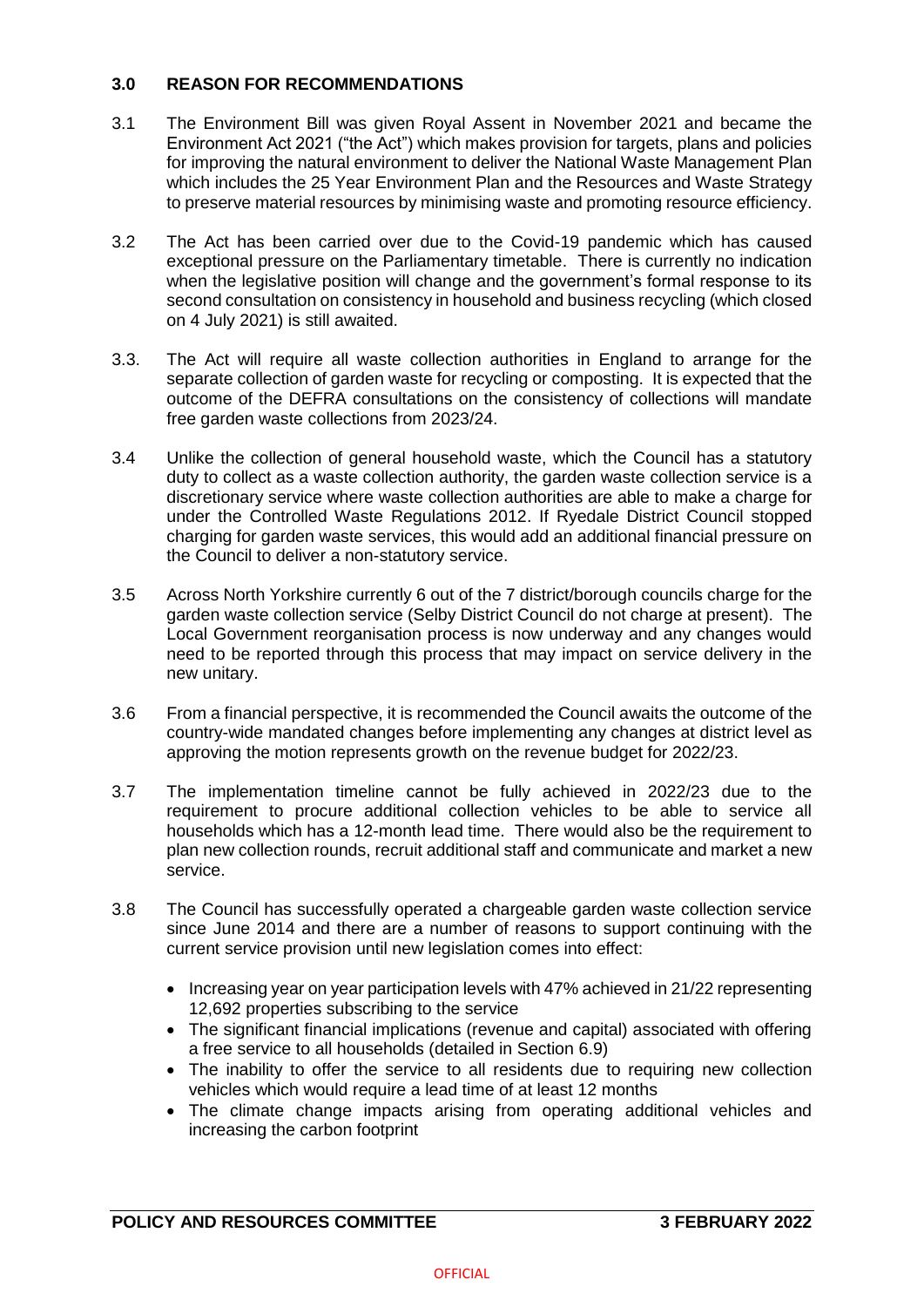- The Council would not benefit from new burdens funding which is expected to cover all additional costs of introducing free garden waste collections as part of implementing any new national policy
- The time required and lack of capacity to implement a significant change to the existing service for a potentially short period of time running in parallel with Covid and local government review where strategic plans will be developed for transformed waste services for the new North Yorkshire Council including garden waste collections
- 3.9 Given all these factors the recommendation is to continue with the existing charging for the garden waste collection service pending new legislation expected under the Environment Act 2021 to minimise any cost implication to the council tax payer.

# **4.0 SIGNIFICANT RISKS**

- 4.1 There are a number of significant risks associated with introducing free garden waste collections to all households:
	- the legislative risk associated with making service changes prior to the introduction of expected new legislation under the Environment Act 2021
	- the financial risk affecting the Council's 2022/23 revenue and capital budgets
	- the service risk arising from the inability to actually implement a garden waste collection service to the 13,300 households not currently subscribing for a collection due to a lead time of at least 12 months to procure new collection vehicles and plan new rounds
	- the reputational risk associated with any change to current licence charges due to the inability to offer all residents the service which is highly likely to cause customer dissatisfaction leading to increased levels of complaints
	- the significant risk to securing new burdens funding where new legislation is likely to be introduced as retrospective additional costs or loss of income cannot be claimed
	- the reputational risk associated with a change to a key frontline service during local government reform where strategic plans will be developed for delivery of all waste services by a new authority from 1 April 2023 taking into account any changes to legislation
	- the risk to the local government review process and additional impact to the new unitary Council when 6 out of the 7 other district and borough Councils in North Yorkshire also charge for the garden waste collection service
	- Officers professional recommendation does not support a decision to change the current garden waste service in 2022/23 on the basis that this would represent a greater risk to service delivery and performance which outweighs any potential benefits given the likelihood that new legislation will be introduced affecting the garden waste service from 2023/24

# **5.0 POLICY CONTEXT AND CONSULTATION**

- 5.1 The Environment Act 2021 received Royal Assent on the 9 November 2021. The Environment Act ("the Act") comprises two thematic halves. The first provides a legal framework for environmental governance. The second makes provision for specific improvement of the environment, including measures on waste and resource efficiency, air quality and environmental recall, water, nature and biodiversity, and conservation covenants.
- 5.2 The Act makes provision for targets, plans and policies for improving the natural environment to deliver the National Waste Management Plan for England including the 25 year Environment Plan and the Resources and Waste Strategy which sets out how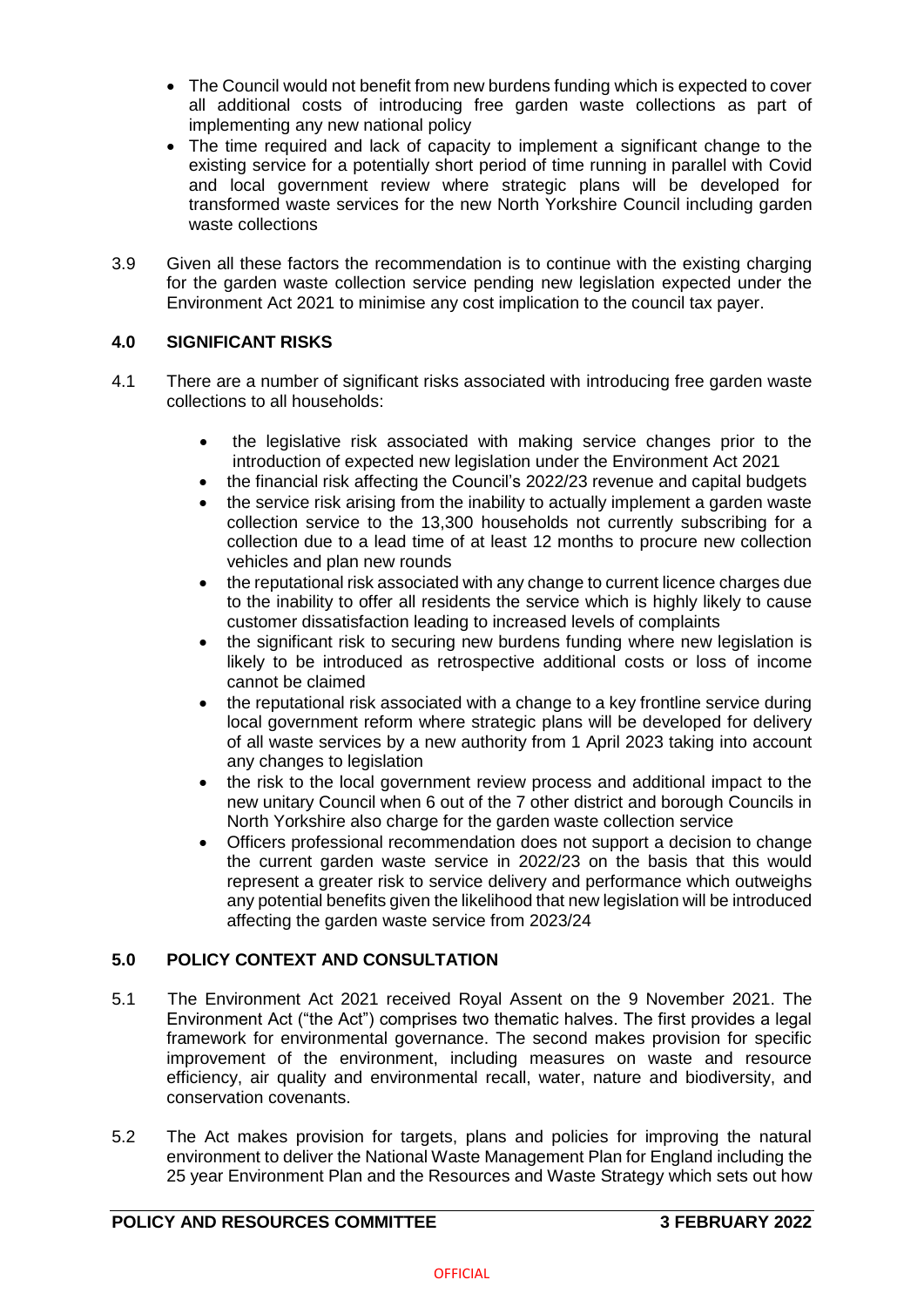material resources will be preserved by minimising waste, promoting resource efficiency and moving towards a circular economy for England.

- 5.3 The Act will require all waste collection authorities in England to arrange for the separate collection of garden waste for recycling or composting. It is expected that the outcome of the DEFRA consultations on the consistency of collections will mandate free garden waste collections from 2023/24 therefore any decision fundamentally affecting the current garden waste collection service will have an impact on the local government review process and the new unitary authority in 2023
- 5.4 The recommendations support the Council's priorities to deliver sustainability into the future by reducing our carbon footprint and increasing recycling rates in line with emerging national policy; and being an innovative and enterprising Council securing value for money by maintaining strong finances into the future by delivering customerfocussed and cost-effective core services.

## **6.0 REPORT**

## **Background**

6.1 At the Council meeting on 13 July 2021 a motion was referred to the Policy and Resources Committee (minute number 38). The motion reads as follows:

"*In order to boost Ryedale's recycling rate, this Council calls on Policy and Resources Committee to explore:*

- *scrapping the annual fee for green waste recycling, instead providing this service to all homes in Ryedale for free;*
- *extending the time period that green waste is collected from homes each year; and report its recommendations back to Full Council as soon as possible."*
- 6.2 Members are aware that in July 2021 DEFRA consulted on a series of proposals on consistency of collections which included a proposal to introduce free garden waste collections by local authorities from 2023/24 and indicated that any increase costs will be covered by new burdens funding.
- 6.3 The Environment Act 2021 received Royal Assent on the 9 November 2021 and will require all waste collection authorities in England to arrange for the separate collection of garden waste for recycling or composting. It is expected that the outcome of the DEFRA consultations on the consistency of collections will mandate free garden waste collections from 2023/24.
- 6.4 In February 2013 the Council resolved not to collect garden waste in the winter period December, January and February to deliver savings as part of the 2013/14 Financial Strategy. In October 2013 the Council made the decision to introduce charges for the garden waste service from 1 June 2014 to generate additional income to offset the costs of other waste and recycling services and to safeguard the continued provision of other essential council services as government funding cuts affected the Council's revenue budget. Links to both of these reports are included under background papers.
- 6.5 Across North Yorkshire currently 6 out of the 7 district and borough councils charge for the garden waste collection service (Selby District Council do not charge at present). If Ryedale District Council stopped charging for garden waste this would be an additional impact on the local government review process and for the new unitary council.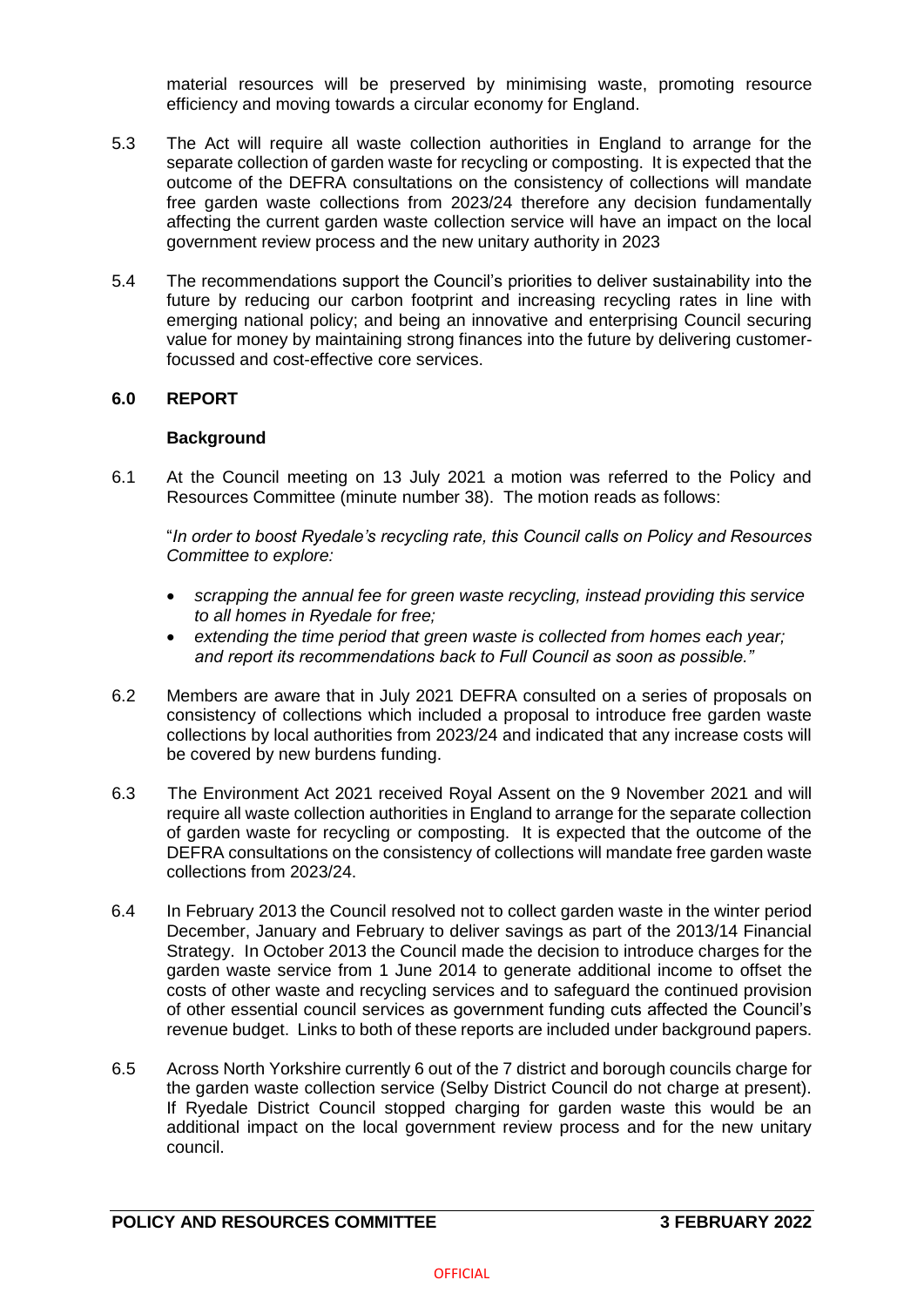### **Garden Waste Service – Options Appraisal**

- 6.6 When undertaking the options appraisals, it was identified that it should aim to boost Ryedale's recycling rates
	- *scrapping the annual fee for green waste recycling, instead providing this service to all homes in Ryedale for free; and extending the time period that green waste is collected from homes*

A series of options appraisals have been undertaken considering the legislative, financial, political, economic, social, environmental and technological implications associated with any changes to the current garden waste service.

6.7 The options appraisals have considered the implications of 5 potential scenarios for the garden waste collection service:

## **Option 1**

### No changes to the current service

Continue with the current residents subscription garden waste collection service with an annual licence charge of £38 pending any changes in national legislation under the Environment Act 2021 following the outcome from the DEFRA consultations.

### **This is the recommended option for the garden waste service as outlined in 3.0.**

### **Option 2**

### Reduce the price

Continue with the current residents subscriptions garden waste collection service at a reduced charge for an annual licence to operate the service on a cost recovery basis

### **Option 3**

### Stop charging

Do not charge the properties currently subscribing to the garden waste collection service.

**Options 2 and 3 are based on existing service demand for garden waste collections (12,350 properties subscribe to the service). There is not the capacity to extend the existing service to all 26,000 properties therefore these options does not offer an equitable service for all residents.**

### **Options 2 and 3 cannot be implemented for all properties from 1 April 2022.**

### **Option 4**

Operate the current service for 12 months

Operate the garden waste collection service all year round i.e. with no winter closedown from 2022/23

There is an additional cost associated with operating the current garden waste collections in December, January and February which would have environmental impacts. A carbon impacts assessment based on the additional miles travelled and fuel consumption compared with the forecast 0.5% increase in recycling illustrates that the emissions for the 3 month period work out at 21.12 tonnes CO2e which is the equivalent of removing 79,800 car miles transporting garden waste to household waste recycling centres over the 3 month period – anecdotally it is extremely unlikely that residents are incurring this level of mileage to dispose of their garden waste and highly likely that the garden waste produced in winter is actually recycled by either composting at home or in the brown wheeled bin until collection resume in March. **Option 4 therefore does not deliver additional environmental benefits.**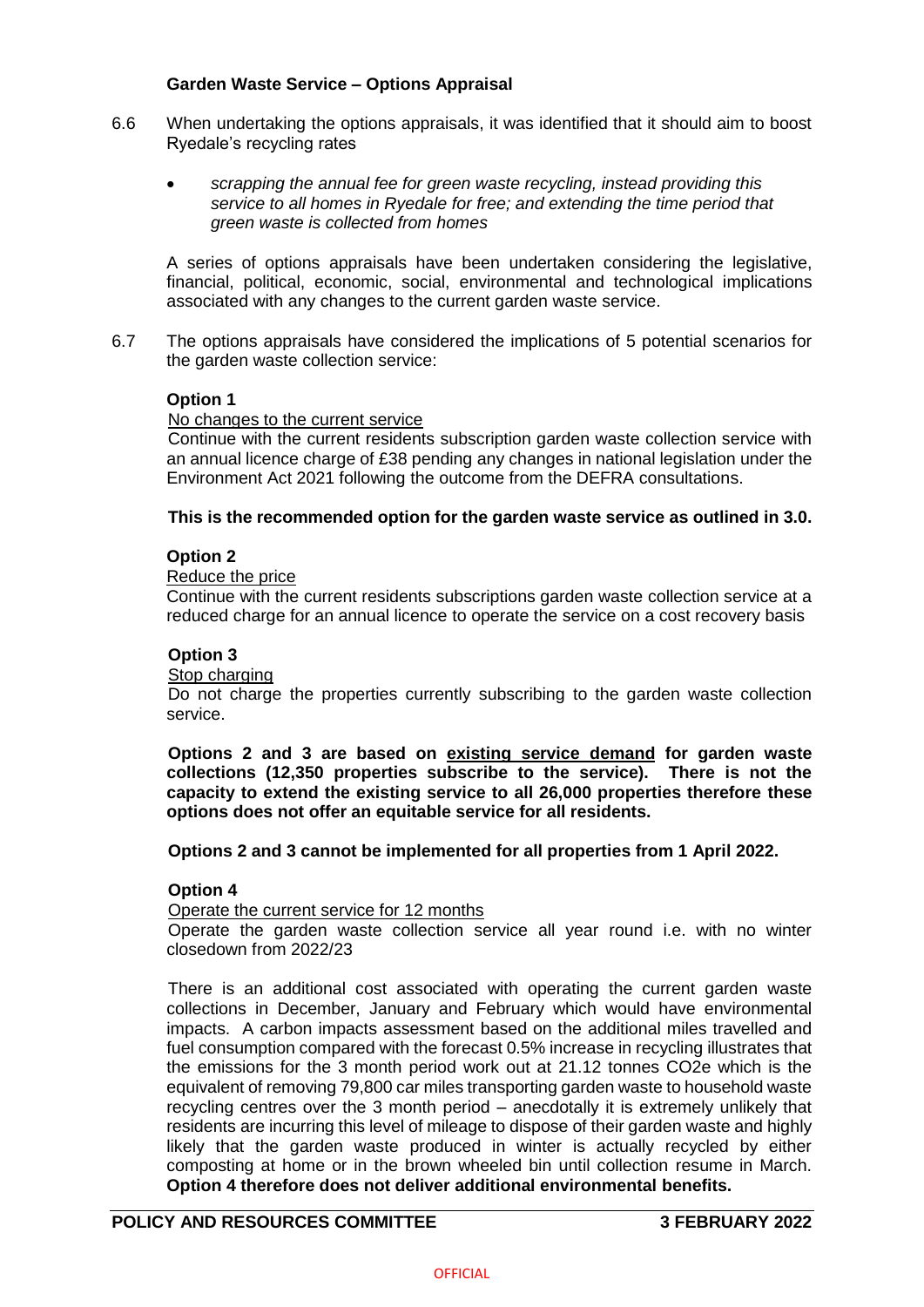## **Option 5** Plan to introduce free garden waste collections for all properties

Option 5 cannot be implemented from 1 April 2022 due to a lead time of at least 12 months to procure vehicles and the requirement to introduce a new operating model including planning new rounds and is therefore not a viable option.

## **IMPACT ASSESSMENT**

6.9 An impact assessment to show the financial implications for these options together with the advantages and disadvantages, based on 2021/22 budget figures, is summarised below in Table 1 and a budget comparison is provided in Appendix 1: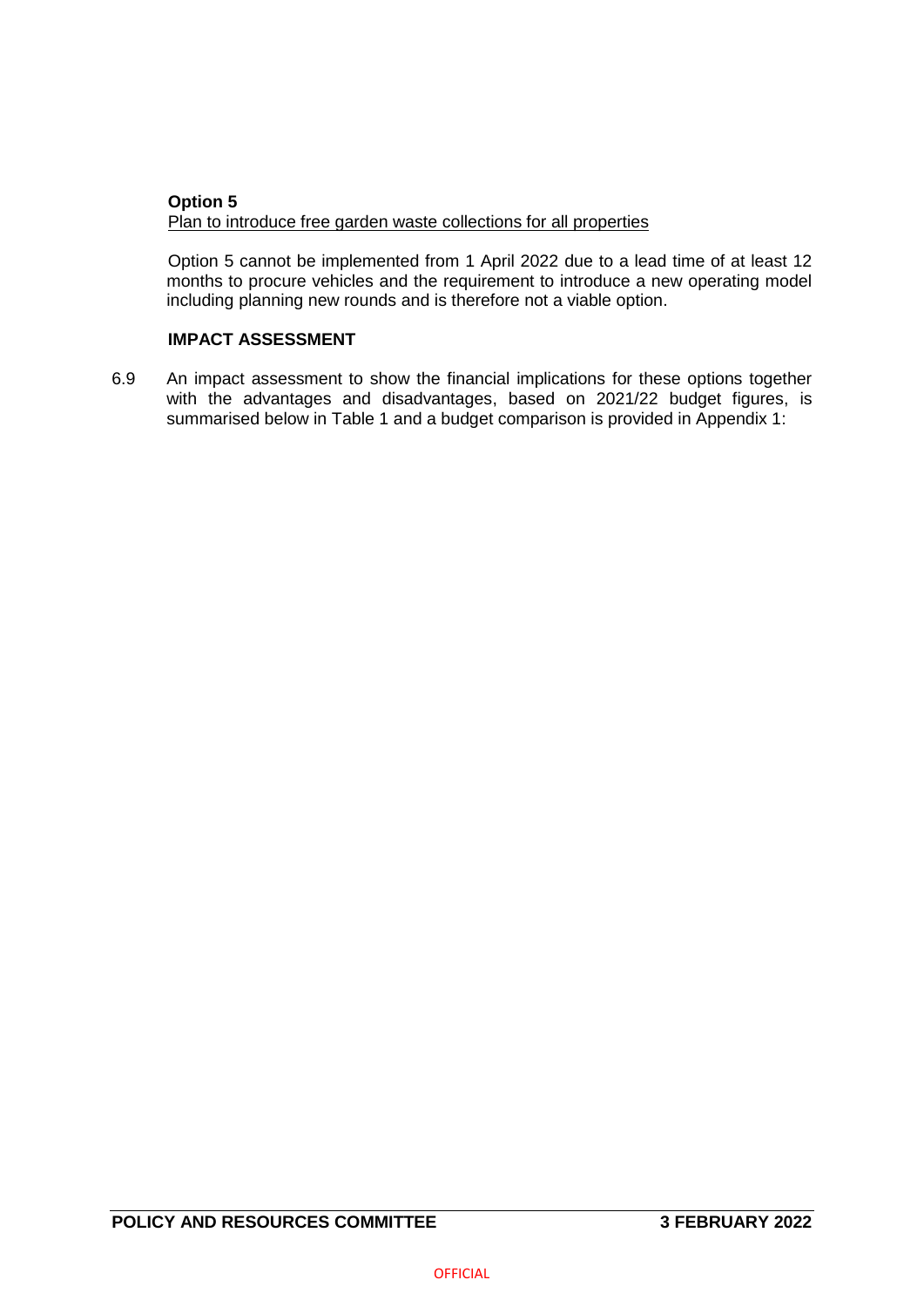# **Table 1 – Options Appraisal: Impact Assessment**

| <b>Option</b>                                                                                                  | <b>Forecast</b><br><b>Revenue</b><br><b>Impact</b> | <b>Forecast</b><br><b>Capital</b><br><b>Impact</b> | <b>Advantages</b>                                                                                                                                                                                                                                                                                                                                                                                                                                                                                                                                                                                                                                                                                                                                                                                                                                                | <b>Disadvantages</b>                                                                                                                                                   |
|----------------------------------------------------------------------------------------------------------------|----------------------------------------------------|----------------------------------------------------|------------------------------------------------------------------------------------------------------------------------------------------------------------------------------------------------------------------------------------------------------------------------------------------------------------------------------------------------------------------------------------------------------------------------------------------------------------------------------------------------------------------------------------------------------------------------------------------------------------------------------------------------------------------------------------------------------------------------------------------------------------------------------------------------------------------------------------------------------------------|------------------------------------------------------------------------------------------------------------------------------------------------------------------------|
|                                                                                                                | £                                                  | £                                                  |                                                                                                                                                                                                                                                                                                                                                                                                                                                                                                                                                                                                                                                                                                                                                                                                                                                                  |                                                                                                                                                                        |
| 1. No changes to the<br>current garden waste<br>collection service                                             | $\mathbf 0$                                        | 0                                                  | Minimal budget impact in<br>22/23 continuing with an<br>annual licence charge of £38<br>Garden waste is a<br>discretionally service and local<br>authorities do not have a<br>statutory duty to run.<br>The service provides additional<br>services to residents.<br><b>New Environment Act 2021</b><br>has received Royal Ascent and<br>will be implemented in 2023,<br>continuing with the current<br>service would allow the<br>Council to consider the<br>implications, receive<br>government guidance and<br>understand any financial<br>implication. This would also<br>align with any introduction of a<br>new Unitary authority<br>operational model for waste<br>services<br>Maintaining the current<br>subscription service does not<br>cause confusion to residents at<br>a time of significant change<br>across North Yorkshire due to<br><b>LGR</b> | Does not provide<br>the residents with a<br>free garden waste<br>service                                                                                               |
| 2. Reduce the price of<br>the annual licence<br>to operate the<br>service on a full-<br>cost recovery<br>basis | 121,420                                            | $\mathbf 0$                                        | Residents who pay a current<br>subscription would get a<br>service at a reduced cost                                                                                                                                                                                                                                                                                                                                                                                                                                                                                                                                                                                                                                                                                                                                                                             | This would<br>represent growth<br>compared to the<br>21/22 revenue<br>budget<br>This creates<br>equality impacts as<br>cannot offer the<br>service to all<br>residents |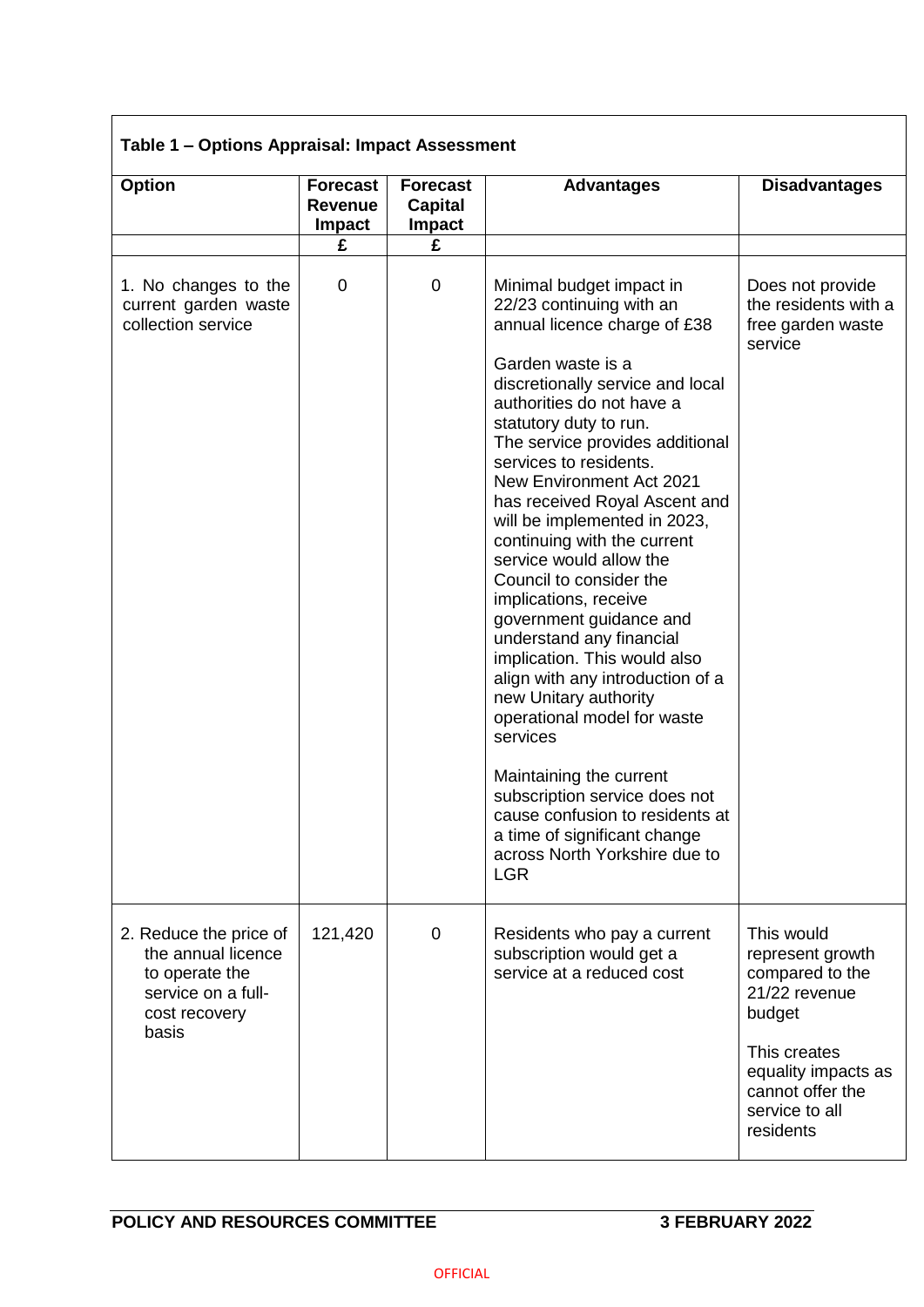| 3. Stop charging now<br>for the properties<br>currently<br>subscribing to the<br>garden<br>waste<br>collection service | 469,300 | $\overline{0}$ | Residents who pay a current<br>subscription would receive a<br>free service | <b>This</b><br>represents<br>growth compared to<br>the 21/22 revenue<br>budget<br>This creates<br>equality impacts as<br>cannot offer the<br>service to all<br>residents                                                                                                                                                                                                                                                                |
|------------------------------------------------------------------------------------------------------------------------|---------|----------------|-----------------------------------------------------------------------------|-----------------------------------------------------------------------------------------------------------------------------------------------------------------------------------------------------------------------------------------------------------------------------------------------------------------------------------------------------------------------------------------------------------------------------------------|
| 4. Operate the<br>existing garden<br>waste service all<br>year round ie no<br>winter closedown<br>(see note 1)         | 36,000  | $\mathbf 0$    | Residents would receive an<br>all-year service                              | This represents<br>additional growth to<br>the 21/22 revenue<br>budget for<br>additional staff and<br>vehicles to operate<br>in Dec, Jan and<br>Feb<br>This creates<br>environmental<br>impacts ie<br>increased mileage<br>and fuel<br>consumption                                                                                                                                                                                      |
| 5. Plan to introduce<br>free garden waste<br>collections for all<br>properties                                         | 981,550 | 865,350        | A free service for all residents                                            | Garden waste is a<br>non-statutory<br>service for local<br>authorities. If<br>implemented<br>residents who do<br>not have a garden<br>or living in flats<br>would subsidise the<br>service through<br>council tax<br>Additional staff,<br>vehicles and<br>equipment would<br>be required for this<br>option<br>It is not possible to<br>implement this<br>option before<br>2022/23<br>Consideration<br>would need to be<br>given to LGR |

*Note 1: the DEFRA consultation proposes the garden waste service is operated for the growing season which is defined as April to November (35 weeks a year)*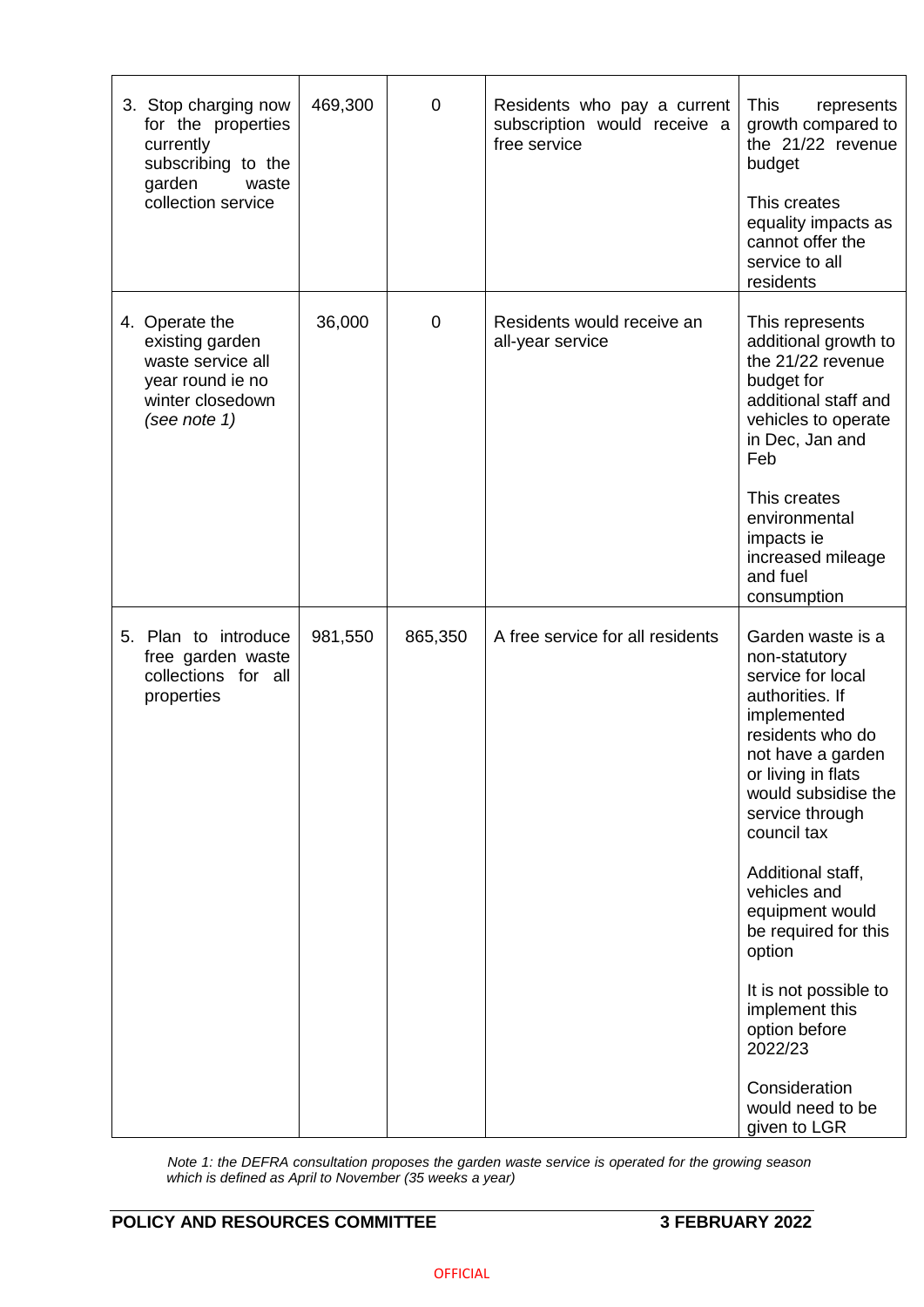- 6.10 The income generated from the sale of licences for the garden waste collection service offsets the costs of providing other waste and recycling services as part of the revenue budget. As all options except Option 1 involve a change to the current service there are additional costs which would represent growth to the 2022/23 revenue budget position.
- 6.11 The Council is also facing broader financial challenges that have been intensified by the impact of Covid-19 on its income generating activities. It would be recommended to keep the existing service operational delivery model to ensure that we mitigate any additional financial risk to the Council.
- 6.12 It is also important to note two key issues associated Options 2,3 and 5. Firstly, in order to provide the garden waste service to all households in Ryedale additional vehicles, resources and equipment would be required. Due to the current lead times it would not be possible to procure additional vehicles to extend the garden waste service from 1 April 2022. Secondly, a decision to introduce free garden waste collections and incur additional costs ahead of any national changes to policy risks the Council's ability to claim new burdens funding.

## **Garden Waste Service Profile**

6.13 The 2021/22 budget for the garden waste service is summarised below in Table 1:

| <b>GARDEN WASTE SERVICE</b> | <b>Budget 21/22</b> | <b>Comments</b>                   |
|-----------------------------|---------------------|-----------------------------------|
| <b>INCOME</b>               |                     |                                   |
| Income from licence sales   | $-469,300$          | Based on sales of 12,350 @ £38    |
| Income from garden waste    | $-178,470$          | Based on 5,680 forecast tonnage   |
| incentive                   |                     | collected which is subject to     |
|                             |                     | variances depending on the        |
|                             |                     | weather                           |
| <b>TOTAL INCOME</b>         | $-647,770$          |                                   |
|                             |                     |                                   |
| <b>EXPENDITURE</b>          |                     |                                   |
| Disposal costs              | 134,080             | Based on tonnage collected        |
| Vehicle operating costs     | 117,100             | Based on 2 operational vehicles   |
|                             |                     | including all running costs and   |
|                             |                     | includes an in year adjustment of |
|                             |                     | £60k to reflect lease costs       |
| Staff costs                 | 172,510             | 2 drivers, 4 loaders              |
| Other costs                 | 102,660             | Management and support costs      |
|                             |                     | and central recharges, printing,  |
|                             |                     | stationery, depreciation<br>and   |
|                             |                     | equipment                         |
| <b>TOTAL EXPENDITURE</b>    | 466,350             |                                   |
| <b>Surplus</b>              | $-121,420$          | The garden waste budgeted         |
|                             |                     | surplus contributes to the net    |
|                             |                     | of the<br>costs<br>waste<br>and   |
|                             |                     | recycling services budget. This   |
|                             |                     | was £1,615,890 in 2021/22         |

## **Table 2: Garden Waste Cost Centre 2021/22 Original Budget**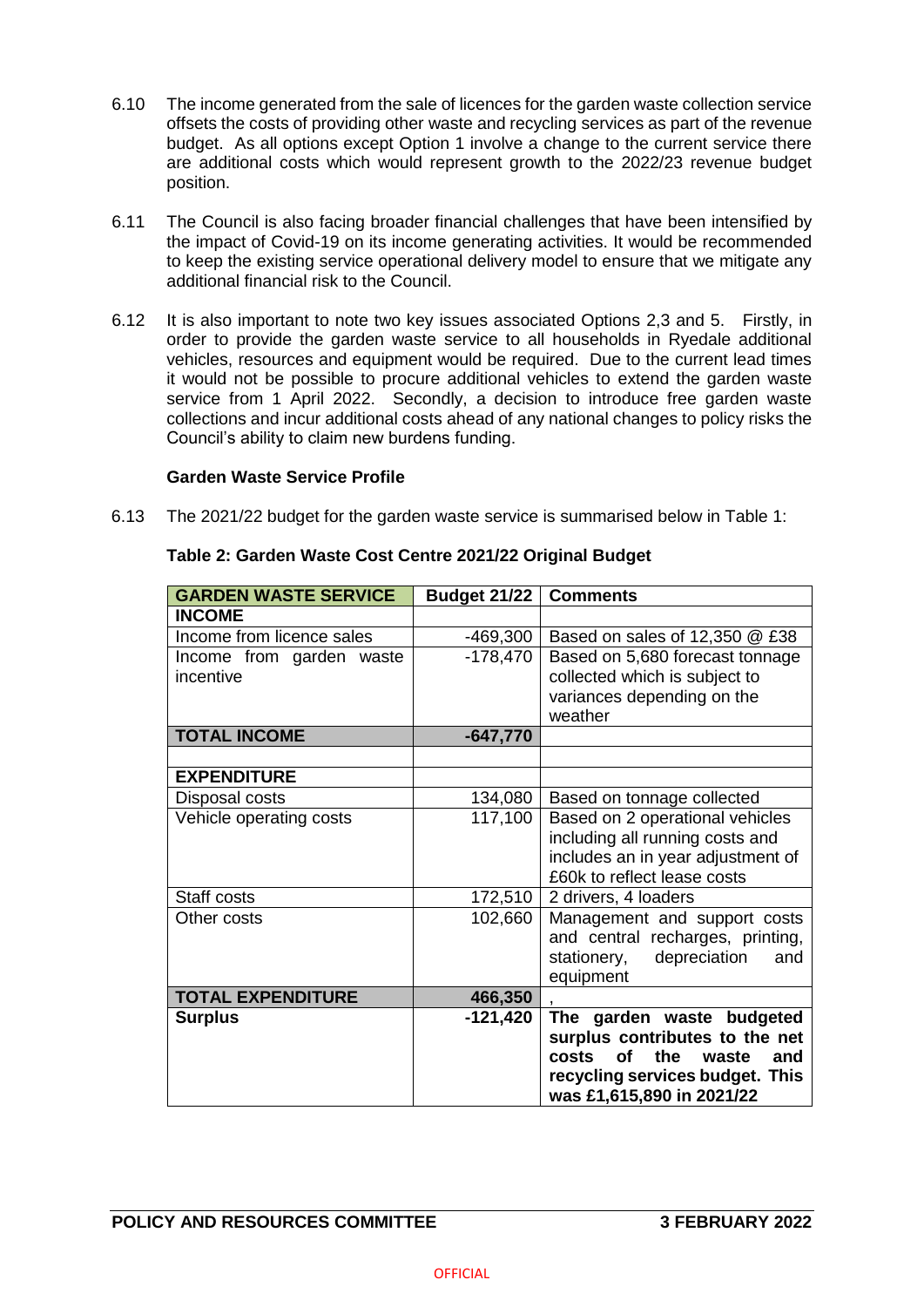## **GARDEN WASTE EXPENDITURE**

6.14 The costs of the current service are based on 2 operational vehicles, 2 drivers and 4 operatives. All garden waste is taken to an on-farm site for composting and there is a disposal cost per tonne for this service. Other costs include equipment for replacement wheeled bins, printing and stationery for marketing the annual renewal process and internal management and support recharges including customer services, postages, computer and depreciation for vehicles.

# **GARDEN WASTE INCOME**

- 6.15 The budget in 2021/22 for the garden waste service includes income totalling £647,770 from the sale of licences and the garden waste incentive payment which is paid by North Yorkshire County Council for every tonne of garden waste collected which is composted which in turn saves disposal costs.
- 6.16 The annual garden waste licence fee has not been increased from £38 since 1 April 2017. The graph below demonstrates there has been a year on year increase in the number of licences sold over the past 5 years providing evidence to support the recommendation to continue with the annual charge as residents are willing to pay for this service which enables them to recycle their garden waste.



# **Table 3: Annual licence sales for the period 2017/18 to 2021/22:**

- 6.17 When the charges were introduced there was a reduction in the level of tonnages collected however the drop did not mirror participation rates. Prior to introducing charges the annual tonnages were in the region of 7,000 tonnes which has reduced by 29% to an average of 5,000 tonnes a year – weather conditions are a key factor each year affecting tonnages as wetter weather yields increased tonnages compared to dry weather conditions.
- 6.18 Interestingly, over the past two years garden waste recycling performance has increased reflected in increased licence sales, a key factor is likely to have been due to the covid-19 lockdowns where residents spent more time in their gardens which is highlighted in the graph below: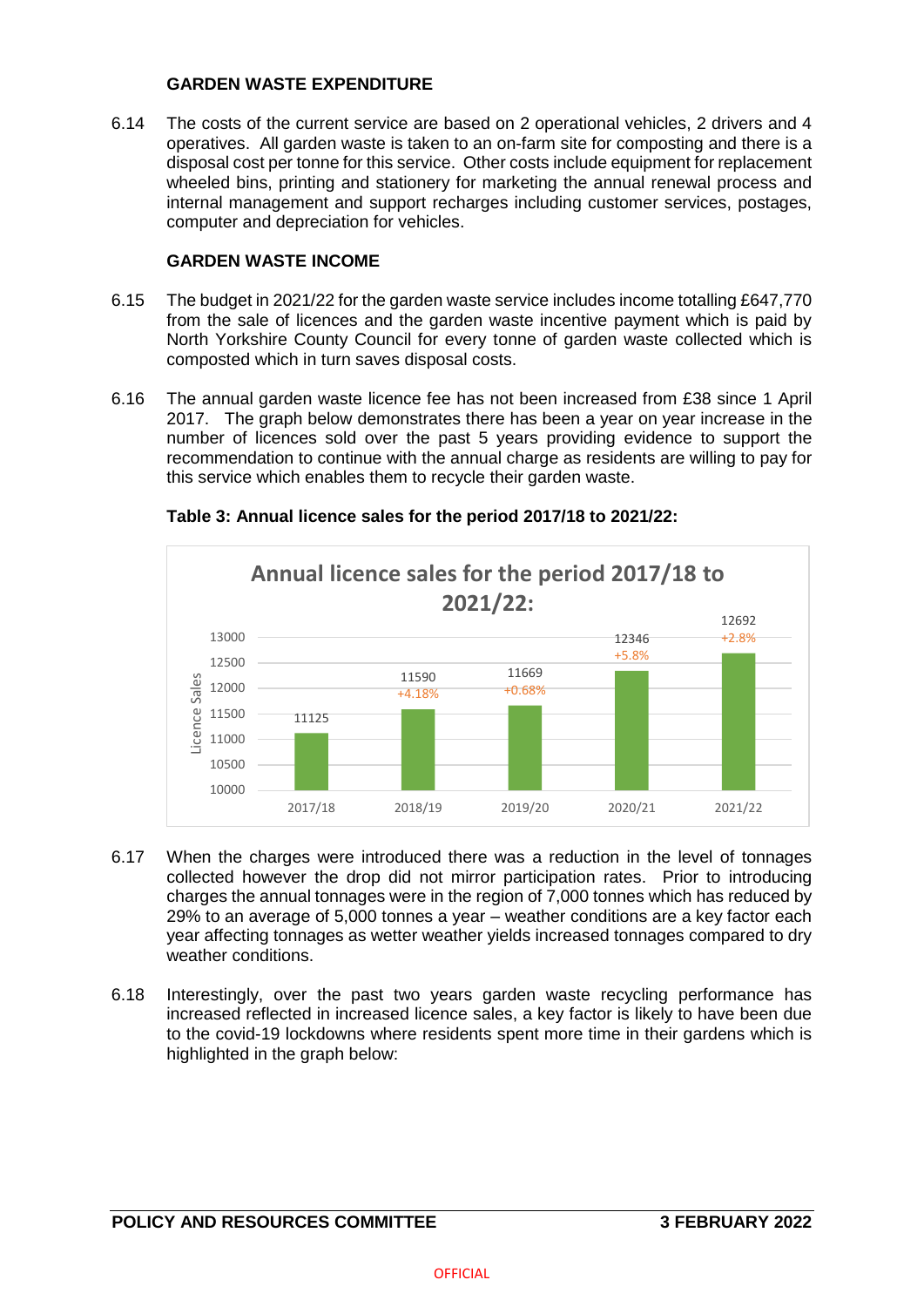

**Table 4: Total tonnes of garden waste collected for the period 2014/15 to 2020/21**:

6.19 The Council's overall recycling performance split between dry recycling and composting is provided in the graph which has been consistent from 2014/15, illustrating the impact on the overall recycling performance was marginal following the introduction of charges for garden waste:



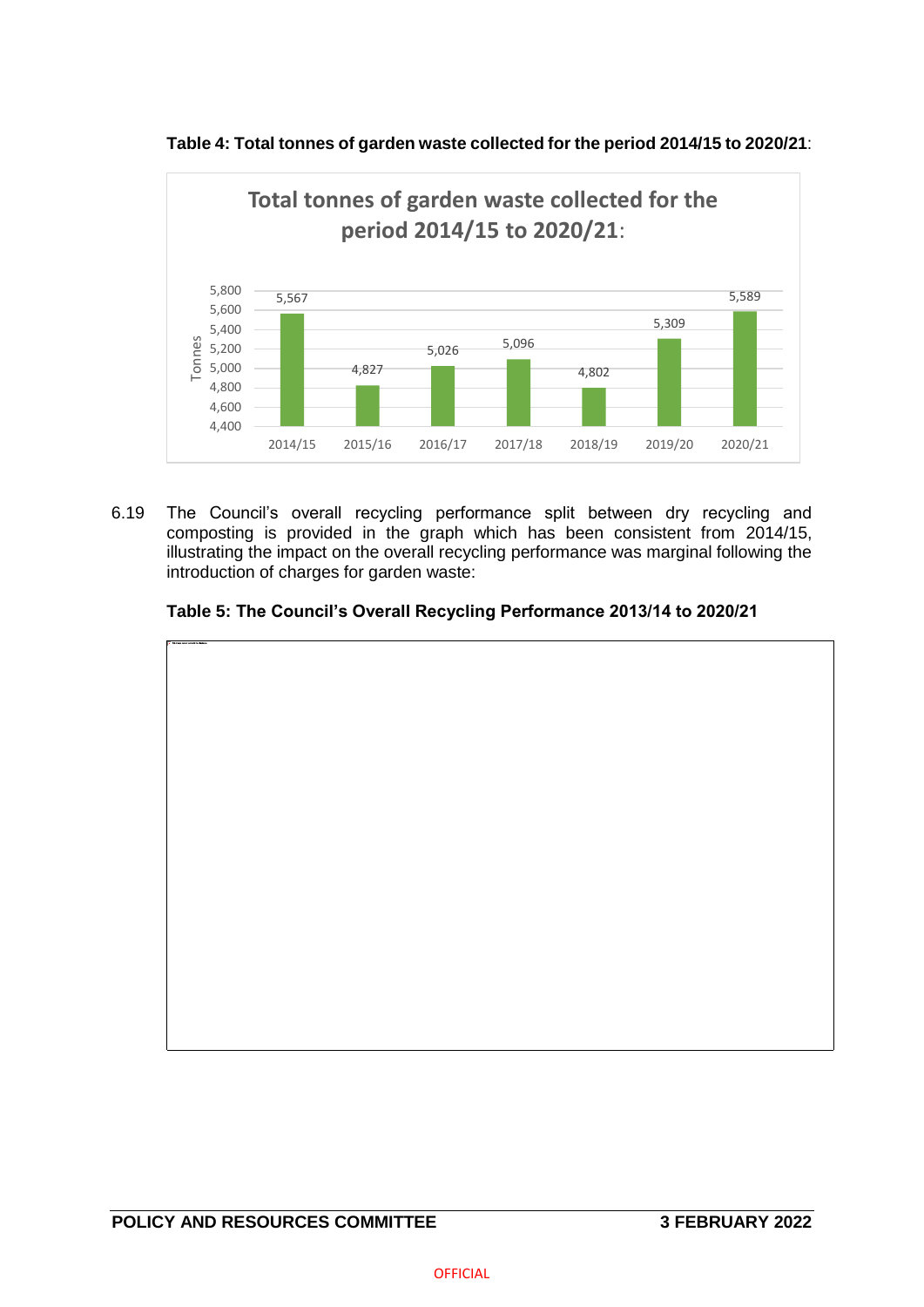## **7.0 IMPLICATIONS**

7.1 The following implications have been identified:

## **a) Financial**

There are potentially significant revenue and capital implications associated with a decision to change the way the current garden waste service operates which are detailed in section 6.9 of the main body of the report, summarised as follows:

## **Revenue:**

Growth ranging from £121k to £981k as a consequence of changing the pricing and extending the service to all households. In addition operating the existing service all year round would represent additional growth of £36k.

### **Capital:**

Planning to implement a garden waste collection service to all households requires a capital investment of £865k to purchase additional vehicles, in-cab technology and wheeled bins.

There are also additional potential financial implications for the Council where any additional costs incurred ahead of new legislation cannot be retrospectively applied for as new burdens funding.

## **b) Legal**

There are potential legal impacts from implementing any changes to the current garden waste service ahead of new legislation and guidance expected from the Environment Act 2021 once the outcomes from the DEFRA consultations during 2021 are announced.

There are also LGR implications as any decision to fundamentally change the current garden waste collection service could not be implemented until 2023/24 which would be a consideration for the new unitary council.

There are also impacts on the local government reform process and for developing a new waste strategy for the new unitary authority given that 6 out of 7 district and borough councils in North Yorkshire also currently charge for the garden waste collection service.

## **c) Other (Equalities, Staffing, Planning, Health & Safety, Environmental and Climate Change, Crime & Disorder)**

Additional vehicles would be required to enable the garden waste collection service to extend to all households across the district which increases the carbon footprint and therefore represents an environmental impact as introducing more vehicles onto the fleet will incur additional mileage which would need to be offset by the benefit of additional recycling.

Additional staff would also be required to extend the garden waste collection service and there may be difficulties recruiting due to current national driver shortages.

There are significant equality impacts for residents to consider by changing the pricing due to the inability to offer the garden waste collection service to all households until new vehicles could be brought into service which has an expected lead time of at least 12 months.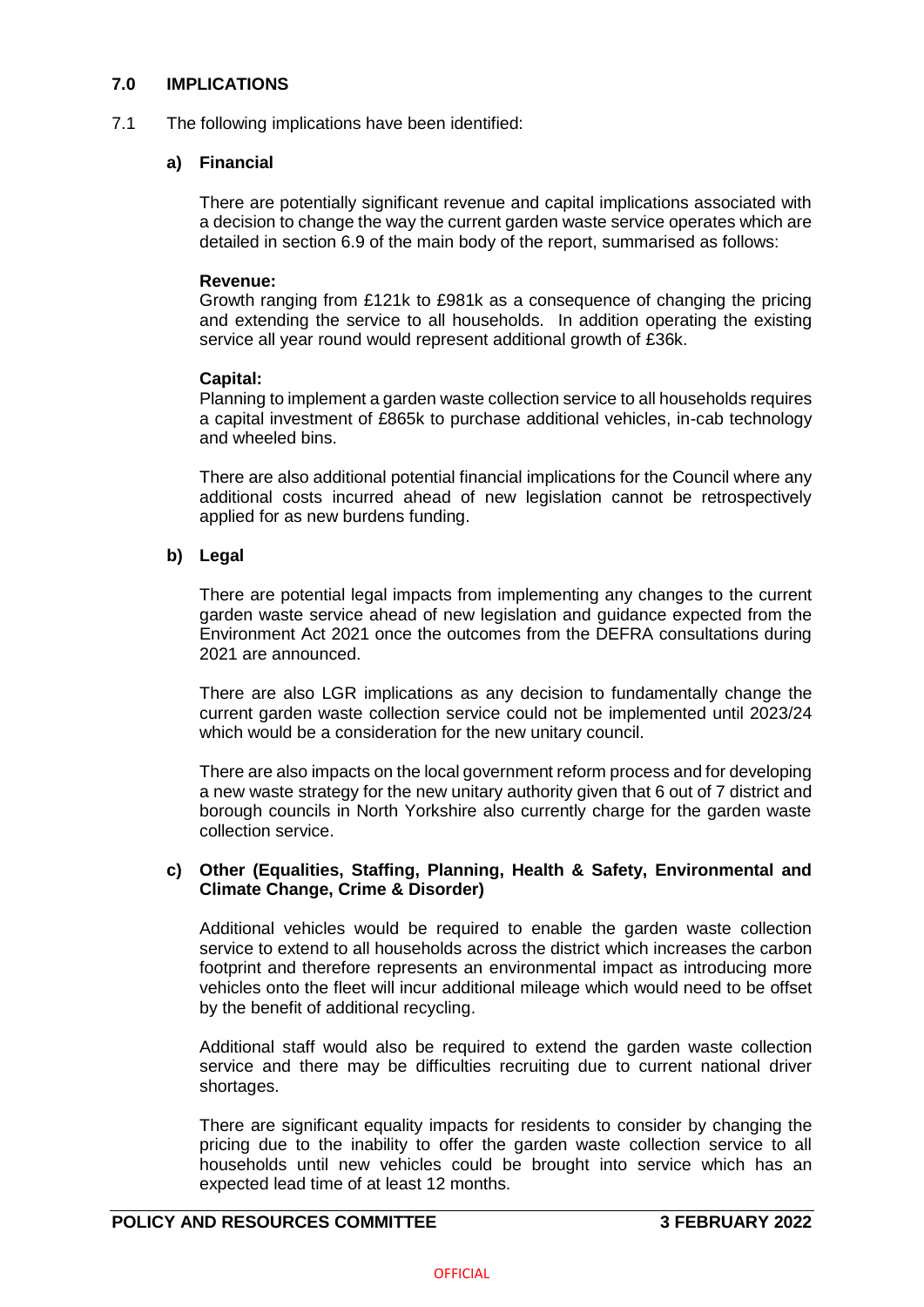### **8.0 NEXT STEPS**

8.1 The 2022/23 budget will be revised to reflect any changes to the current garden waste collection service.

# **Margaret Wallace**

## **Programme Director People and Resources**

| Author:         | <b>Beckie Bennett, Head of Waste and Environment</b> |
|-----------------|------------------------------------------------------|
| Telephone No:   | 01653 600666 ext: 43483                              |
| E-Mail Address: | beckie.bennett@ryedale.gov.uk                        |

## **Background Papers:**

**Full Council 26 February 2013 Minute 209: Financial Strategy 2013/14 included stopping garden waste collections in December, January and February. [Full Council Resolution Stopping Garden Waste Colls Dec, Jan and Feb](https://democracy.ryedale.gov.uk/documents/g981/Printed%20minutes%2026th-Feb-2013%2018.30%20Council.pdf?T=1)**

**Full Council 31 October 2014 Minute 29: Approval of charging for garden waste [Full Council Resolution Charging for Garden Waste 31Oct13](https://democracy.ryedale.gov.uk/documents/g1098/Public%20minutes%2031st-Oct-2013%2018.30%20Council.pdf?T=11)**

**[Waste Management Plan for England](https://assets.publishing.service.gov.uk/government/uploads/system/uploads/attachment_data/file/955897/waste-management-plan-for-england-2021.pdf)**

**A Green Future: Our 25 Year Plan to Improve the Environment [25-year-environment-plan.pdf](https://assets.publishing.service.gov.uk/government/uploads/system/uploads/attachment_data/file/693158/25-year-environment-plan.pdf)**

**Our Waste, Our Resources: A Strategy for England [resources-waste-strategy-dec-2018.pdf](https://assets.publishing.service.gov.uk/government/uploads/system/uploads/attachment_data/file/765914/resources-waste-strategy-dec-2018.pdf)**